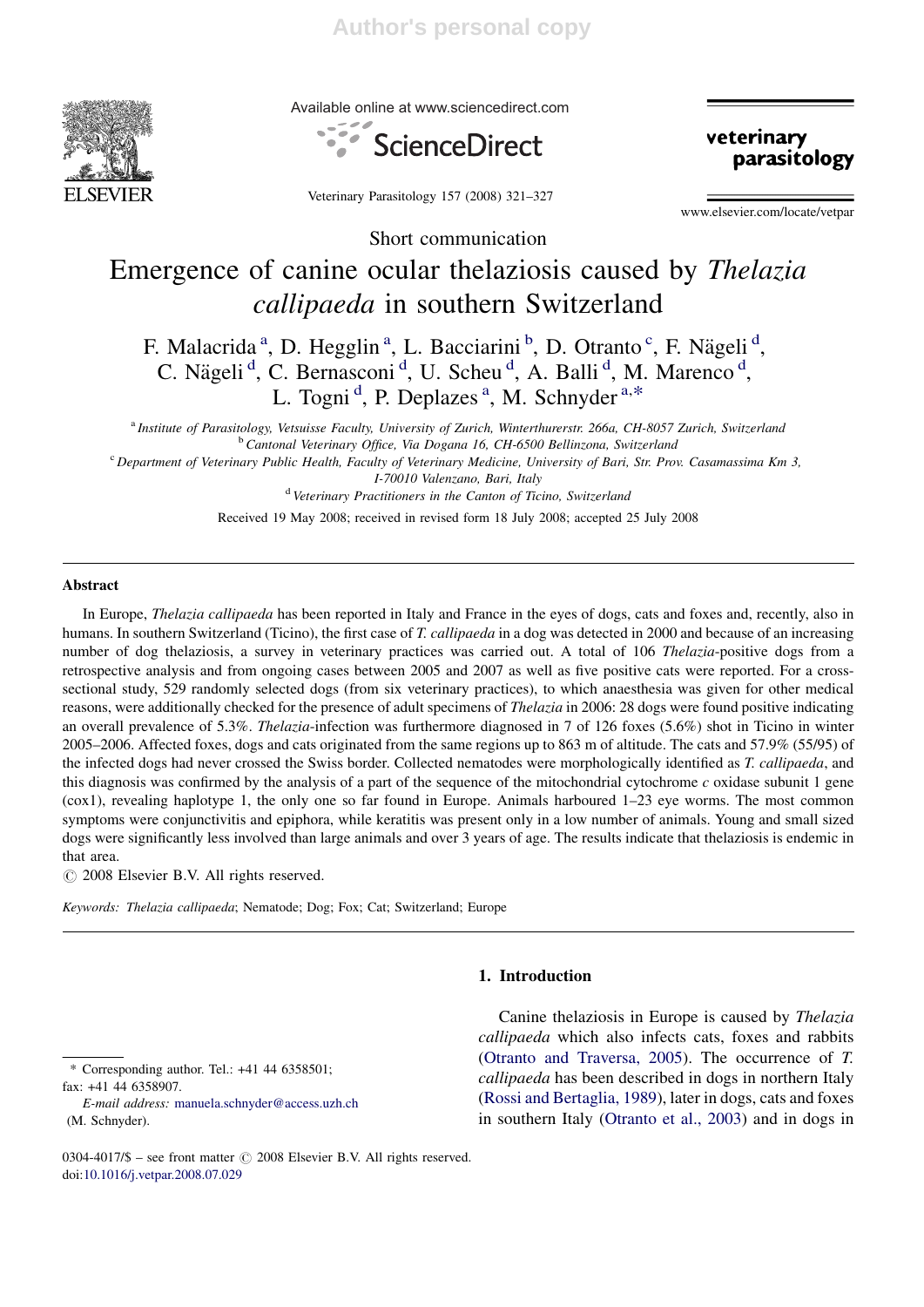France (Dorchies et al., 2007). Furthermore, four cases in humans have been reported in the European endemic area (Otranto and Dutto, 2008). Adult and larval stages can cause mild to severe irritation leading to lacrimation, epiphora, conjunctivitis, keratitis and/or corneal ulcers in dogs (Anderson, 2000; Otranto and Traversa, 2005).

Recent investigations identified Phortica variegata (Diptera, Drosophilidae) as a potential vector and intermediate host of T. callipaeda under experimental and natural conditions (Otranto et al., 2005a, 2006b). An ecological niche model suggested that the climate of large areas of Europe could be suitable habitats for this vector (Otranto et al., 2006a) and thus are potentially endemic for T. callipaeda.

Over the past few years, anecdotal reports on the occurrence of canine thelaziosis have been increasingly recorded in Ticino (southern Switzerland). Therefore, the aim of this study was to assess the endemic presence of T. callipaeda in this region.

#### 2. Materials and methods

# 2.1. Study area and data collection

The study was carried out in an area of about  $1300 \text{ km}^2$  (Ticino canton) and in the neighbouring Mesolcina valley (Grisons canton) in the southern part of Switzerland. The altitude of the survey area ranged from 200 to over 3000 m above sea level (a.s.l.).

A retrospective analysis on the occurrence of canine thelaziosis was carried out for the time before 2005 by examining the clinical records of 16 of 22 (72.7%) small animal veterinary practices in the canton of Ticino. Ongoing diagnosed cases were reported by the same practitioners from May 2005 to July 2006 and during the winter of 2006–2007. Additionally, from July to September 2006, in a cross-sectional study, 529 dogs from six veterinary clinical practices (i.e., five in the Ticino canton and one in the Mesolcina valley) were examined for canine thelaziosis by deepened inspection behind the third eye lid and anamnestic data were collected. These dogs underwent clinical examination or were anaesthetized for other reasons than eye problems.

The Ticino cantonal veterinary office provided data about dog population (number of animals, gender, age, breed and size). This information is registered for every Swiss dog since January 2007, according to the instructions given by the databank for the registration of pet animals in Switzerland (i.e., ANIS, Animal Identity Service). A high number of dogs were not classified concerning breed or size; this was due to the fact that crossbreed dogs could not be attributed to a category. However, we assumed that this should not influence data elaboration, since crossbreed dogs may be allocated to the four categories in a proportional manner.

Additionally, from December 2005 to January 2006, 126 foxes shot in the canton (Fig. 2B) were examined for the presence of eye worms.

# 2.2. Parasite collection and identification

Eye worms were extracted from the patient's eyes after local anaesthesia by tweezers, microscopically examined and morphologically identified according to Bhaibulaya et al. (1970). In order to confirm the morphological identification and to analyse the haplotype sequence, eight specimens were molecularly processed via the specific amplification by PCR of a partial sequence of the mitochondrial cytochrome c oxidase subunit 1 gene (cox1, 689 bp) as previously described (Otranto et al., 2005b).

# 2.3. Statistical analysis

Data were statistically examined using SPSS-PC version 10.0 (Norusis, 1986). Regional prevalences were tested for significant differences by Fisher's exact test. p-Values are given two-tailed if not stated otherwise. A stepwise backward logistic regression procedure was used to test the effect of 'gender', 'age class', 'breed size', 'regional location' and 'sojourn in Italy' on the infection risk for dogs from the crosssectional study.

### 3. Results and discussion

A total of 106 Thelazia-positive dogs from the retrospective analysis (31) and the active search (75) were investigated in collaboration with the veterinarians and animal owners. In addition, five cats with thelaziosis were registered in this period, but no crosssectional study was undertaken for cats. The locations of Thelazia-positive dogs and cats are shown in Fig. 1A and B, respectively. Eye worms were collected from 74 out of 146 Thelazia-infected animals (from 63 dogs, 4 cats and 7 foxes) and in total 291 specimens of Thelazia sp. (259 from dogs, 5 from cats and 27 from foxes) were morphologically identified as T. callipaeda. Furthermore, the cox1 sequences of eight specimens (from four dogs, three foxes and one cat originating from different regions in Ticino) were identical to the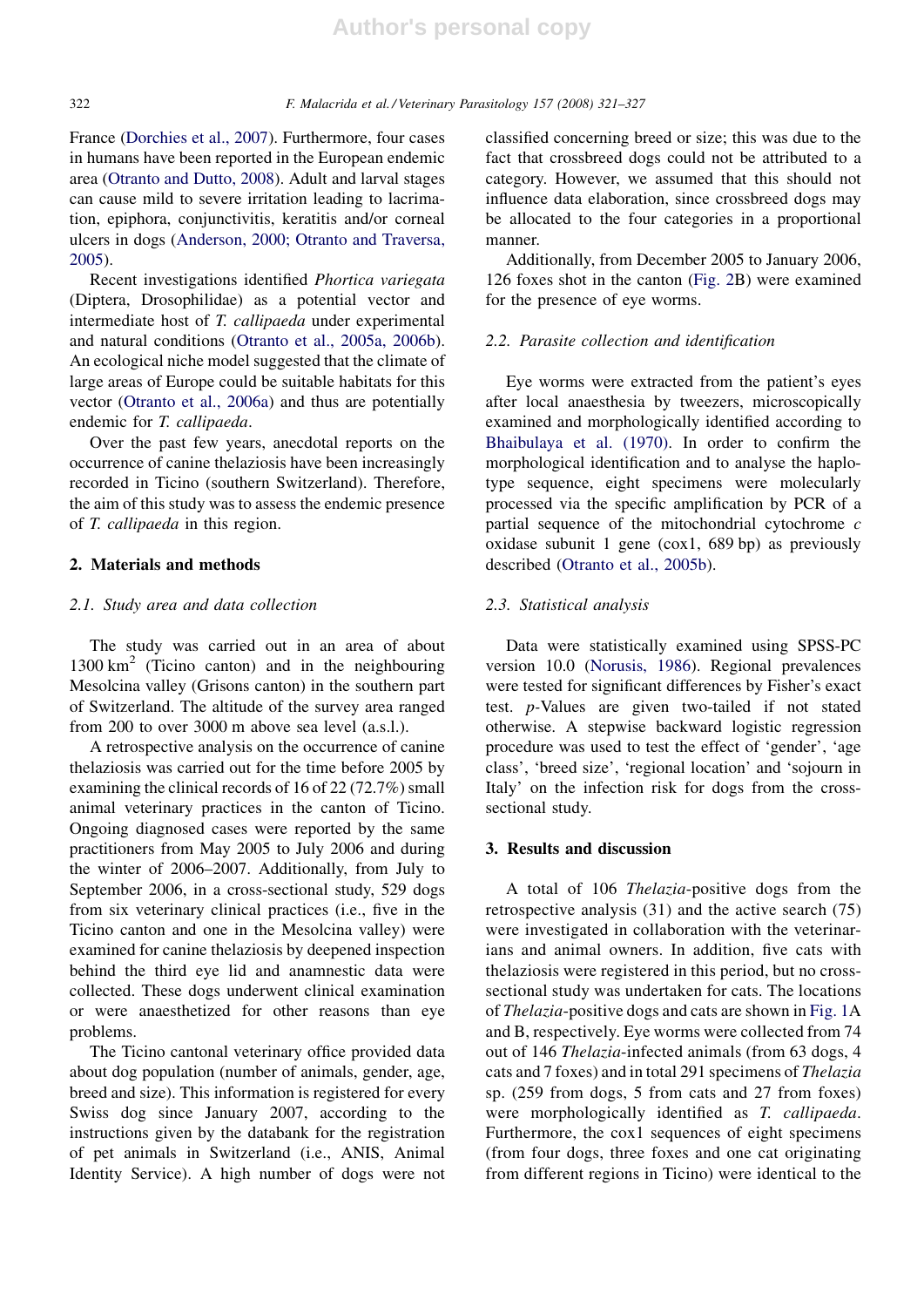F. Malacrida et al. / Veterinary Parasitology 157 (2008) 321–327 323



Fig. 1. Distribution of Thelazia callipaeda in southern Switzerland: (A) localisation of 31 cases from a retrospective analysis and of 75 ongoing cases diagnosed in 16 veterinary clinics and (B) localisation of 5 positive cats during the same period.

sequence representing haplotype 1, confirming the low genetic variability of this nematode in Europe (Otranto et al., 2005b).

The retrospective analysis of eye worm infections revealed the first two cases of T. callipaeda in dogs in 2000. From 2001 to 2003, between 2 and 5 cases were recorded per annum while 20 cases were recorded in 2004. For the cross-sectional study, performed in dogs only, the investigated area was divided into four parts: northern, central and southern Ticino and Mesolcina valley. Fig. 2A presents the locations of 28 Thelaziapositive out of 529 dogs without medical history or suspected eye worms, showing an overall prevalence of 5.3% in the investigated area.

The location of 126 hunted foxes is shown in Fig. 2B. Out of 126 foxes examined 7 (5.6%) were positive. Dogs and foxes shot in the northern part were all negative but differences between regions were not significant.

This study demonstrates the occurrence of autochthonous T. callipaeda infection in dogs, cats and foxes in the southern part of Switzerland. This area is situated at comparable latitudes  $(46^{\circ}00'N)$  to Piedmont in northern Italy and to Dordogne region in France where canine thelaziosis has previously been reported (Rossi and Bertaglia, 1989; Dorchies et al., 2007). Cases are distributed over the southern part of the study area, at altitudes from 216 to 863 m a.s.l. and contiguous to Italy. Climate, altitudes and vegetation in the neighbouring Piedmont are very similar, since both are characterized by cultivated areas and deciduous woods. The presence of a potential vector, the zoophilic fruitfly P. variegata, which is a known vector and intermediate host of T. callipaeda in southern Italy, has been reported in southern and central Ticino (http:// www.taxodros.unizh.ch/, compiled by Bächli). This territory is also predicted to be a suitable habitat for P. variegata flies based on a predictive geoclimatic model (Otranto et al., 2006a). Additionally, a dog population of approximately 20,000 in the study area and an overall prevalence of 5.3% suggest that more than a thousand dogs could be infected and contribute to the expansion of thelaziosis. The particularly dense dog population in the southern part of Ticino (11,339/19,947 dogs, 56.8%) is ideal for the establishment of an endemic area for T. callipaeda, assuming that a vector is also present. However, a prevalence of 6.2% in dogs in the southern part of Ticino is lower than those reported from northern (Piedmont, 23.1%) and southern Italy (Basilicata, 41.8%, Otranto et al., 2003).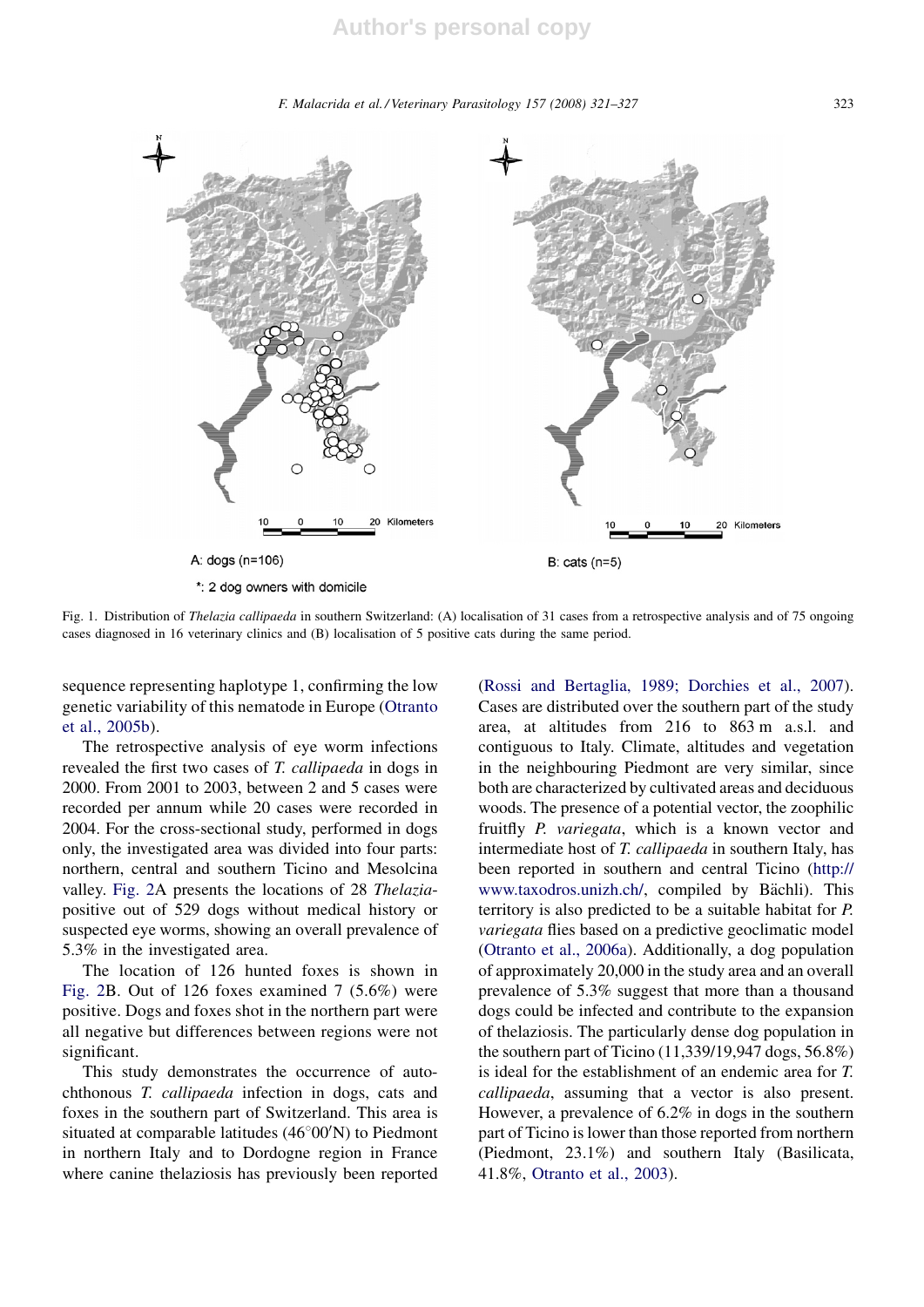324 F. Malacrida et al. / Veterinary Parasitology 157 (2008) 321–327



Fig. 2. Distribution and prevalence (with 95% CI) of *Thelazia callipaeda* in 4 geographically subdivided parts of southern Switzerland: (A) in 28 of 529 dogs presented in veterinary clinics and (B) in 7 of 126 foxes. White dots = positive animals and black dots = negative animals.

The absence of infected animals in the northern part of Ticino may be due to the fact that the parasite has not yet spread more northwards. Alternatively, parasite transmission in the vector may be limited by climatic factors. A lower dog population (1072 dogs) and higher altitudes north of the study region, and in particular the Alps may represent a barrier to the expansion northwards. However, Thelazia-infected dogs and cats with sojourn in Ticino have already been diagnosed north of the Alps in Switzerland (Tschuor, personal communications). Furthermore, potential vectors are present in central Europe (http://www.taxodros.unizh.ch/) so that a further establishment of the parasite in Europe can be expected.

Data about gender, age and breed size of the whole dog population in Ticino, of Thelazia-positive dogs diagnosed in 2000–2007 and of dogs from the random subpopulation of the cross-sectional study are shown in Table 1. The stepwise logistic regression procedure for the data of the 529 dogs from the cross-sectional study indicated a significant final model (model  $\chi^2 = 21.0$ , d.f. = 3,  $p < 0.001$ ) with a highly significant influence of the variable 'age class' (LR 11.9, d.f. =  $2, p = 0.003$ ) and the variable 'breed size'  $(LR \ 9.0, d.f. = 2,$  $p = 0.011$ ) with lower prevalence rates in young dogs and small sized breeds (Table 2). The variable 'gender' did not enter the final model. However, data from diagnosed Thelazia-positive dogs in 2000–2007  $(n = 106)$  indicated a significant higher prevalence in male dogs (see CI, Table 1). In previous reports, no effect of gender, breed or age of dogs and foxes on Thelazia-infection was detected (Otranto et al., 2003). The significant lower prevalence in dogs of small breed and a low numbers of cases in cats in this study may be due to their small body mass and hence being less attractive to flies. Additionally, it is well known that cats have intensive cleaning habits usually eliminating eye discharges which are attractive to vectors. Alternatively, practitioners may have greater difficulties in inspecting cats' eyes (Otranto et al., 2003).

Of 95 Thelazia-positive dogs with known data about travel history 40 (42.1%) had previously (1 year before diagnosis) been to Italy (Table 1). The cross-sectional study showed that 44% of the dogs in Ticino have a travel history to Italy. A similar number of the Thelazianegative dogs (218/501, 43.5%) had sojourned in Italy. Correspondingly, the factor 'sojourn in Italy' did not enter the final model of the cross-sectional study (Table 2).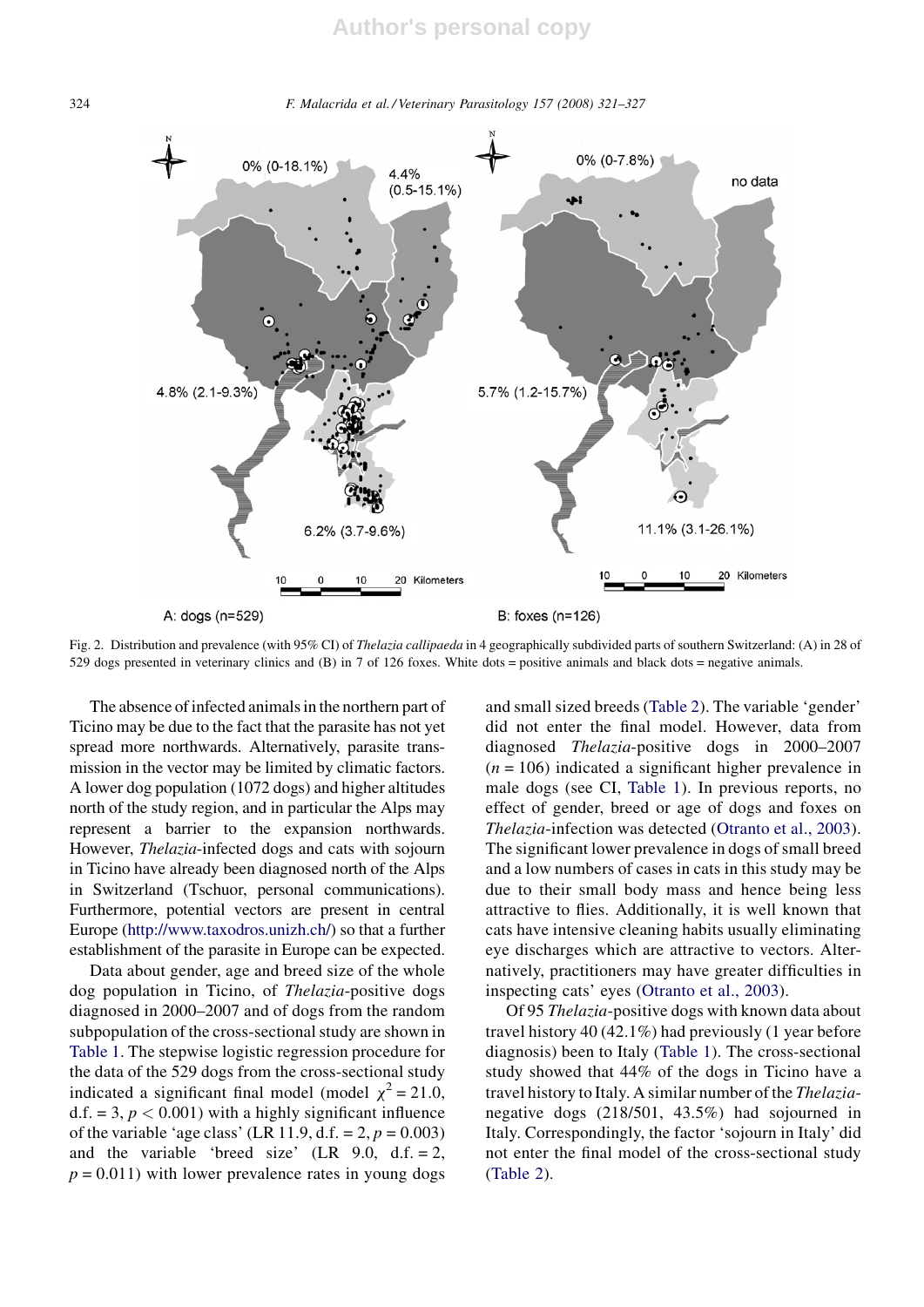Table 1

Anamnestic data of the total dog population in Ticino, the reported *Thelazia-positive dogs* in 2000–2007 and the dogs from a subpopulation (cross-sectional study in July–September 2006)

|                  | Dog population in Ticino<br>$(n = 19.947)$ |       |               | Thelazia-positive dogs 2000-<br>2007 $(n = 106)$ |       |               | Cross-sectional study<br>population ( $n = 529$ ) |       |               | <i>Thelazia-positive dogs in cross-sectional study (<math>n = 28</math>)</i> |       |               |                  |              |
|------------------|--------------------------------------------|-------|---------------|--------------------------------------------------|-------|---------------|---------------------------------------------------|-------|---------------|------------------------------------------------------------------------------|-------|---------------|------------------|--------------|
|                  |                                            |       |               |                                                  |       |               |                                                   |       |               |                                                                              |       |               | Comparisonb      |              |
|                  | Nr.                                        | $\%$  | 95% CI        | Nr.                                              | $\%$  | 95% CI        | Nr.                                               | $\%$  | 95% CI        | Nr.                                                                          | $\%$  | 95% CI        | $\%$             | 95% CI       |
| Gender           |                                            |       |               |                                                  |       |               |                                                   |       |               |                                                                              |       |               |                  |              |
| Male             | 10,286                                     | 51.6  | $51.0 - 52.3$ | 64                                               | 62.1  | 52.0-71.5     | 259                                               | 49.0  | $44.6 - 53.3$ | 15                                                                           | 53.6  | 33.9-72.5     | 5.8              | $3.3 - 9.4$  |
| Female           | 9,630                                      | 48.4  | $47.7 - 49.0$ | 39                                               | 37.9  | $28.5 - 48.0$ | 270                                               | 51.0  | $46.7 - 55.4$ | 13                                                                           | 46.4  | $27.5 - 66.1$ | 4.8              | $2.6 - 8.1$  |
| Total            | $19,916^a$                                 | 100.0 |               | 103 <sup>a</sup>                                 | 100.0 |               | 529                                               | 100.0 |               | 28                                                                           | 100.0 |               | 5.3              | $3.5 - 7.6$  |
| Age              |                                            |       |               |                                                  |       |               |                                                   |       |               |                                                                              |       |               |                  |              |
| $1-3$ years      | 5,238                                      | 26.5  | $25.9 - 27.1$ | 23                                               | 21.9  | $14.4 - 31.0$ | 165                                               | 31.2  | $27.3 - 35.3$ | 2                                                                            | 7.1   | $0.9 - 23.3$  | 1.2              | $0.1 - 4.3$  |
| $4-8$ years      | 8,510                                      | 43.0  | 42.3-43.7     | 49                                               | 46.7  | 36.9-56.7     | 205                                               | 38.7  | $34.6 - 43.1$ | 17                                                                           | 60.7  | $40.6 - 78.5$ | 8.3              | $4.9 - 12.9$ |
| $>8$ years       | 6,038                                      | 30.5  | 29.9-31.2     | 33                                               | 31.4  | $22.7 - 41.2$ | 159                                               | 30.1  | $26.2 - 34.2$ | 9                                                                            | 32.1  | 15.9-52.4     | 5.7              | $2.6 - 10.5$ |
| Total            | $19,786^a$                                 | 100.0 |               | 105 <sup>a</sup>                                 | 100.0 |               | 529                                               | 100.0 |               | 28                                                                           | 100.0 |               | 5.3              | $3.5 - 7.6$  |
| Breed size       |                                            |       |               |                                                  |       |               |                                                   |       |               |                                                                              |       |               |                  |              |
| Small            | 2,520                                      | 48.4  | $47.1 - 49.8$ | 6                                                | 6.3   | $2.4 - 13.2$  | 119                                               | 31.7  | $27.0 - 36.6$ | 2                                                                            | 7.2   | $0.9 - 23.3$  | 1.7              | $0.2 - 5.9$  |
| Middle           | 1,267                                      | 24.4  | $23.2 - 25.5$ | 12                                               | 12.6  | $6.7 - 21.0$  | 76                                                | 20.2  | $16.3 - 24.6$ | $\overline{4}$                                                               | 35.7  | 18.6-55.9     | 5.3              | $1.5 - 12.9$ |
| Big and very big | 1,417                                      | 27.2  | $26.0 - 28.5$ | 77                                               | 81.1  | 71.7-88.4     | 181                                               | 48.1  | $43.0 - 53.3$ | 16                                                                           | 57.1  | $37.2 - 75.5$ | 8.8              | $5.1 - 14$   |
| Total            | $5,204^{\rm a}$                            | 100.0 |               | 95 <sup>a</sup>                                  | 100.0 |               | $376^{\mathrm{a}}$                                | 100.0 |               | $22^{\rm a}$                                                                 | 100.0 |               | 5.9 <sup>a</sup> | $3.7 - 8.7$  |
| Travel to Italy  |                                            |       |               |                                                  |       |               |                                                   |       |               |                                                                              |       |               |                  |              |
| Yes              |                                            |       |               | 40                                               | 42.1  | 32.0-52.7     | 233                                               | 44.0  | 39.8-48.4     | 12                                                                           | 42.9  | $24.5 - 62.8$ | 12.0             | $2.7 - 8.8$  |
| N <sub>o</sub>   |                                            |       |               | 55                                               | 57.9  | $47.3 - 68.0$ | 296                                               | 56.0  | 51.6-60.2     | 16                                                                           | 57.1  | $37.2 - 75.5$ | 5.4              | $3.1 - 8.6$  |
| Total            |                                            |       |               | 95 <sup>a</sup>                                  | 100   |               | 529                                               | 100   |               | 28                                                                           | 100.0 |               | 5.3              | $3.5 - 7.6$  |

<sup>a</sup> Information was not available for all dogs.<br><sup>b</sup> Comparison of *Thelazia*-positive dogs with the total cross-sectional study population.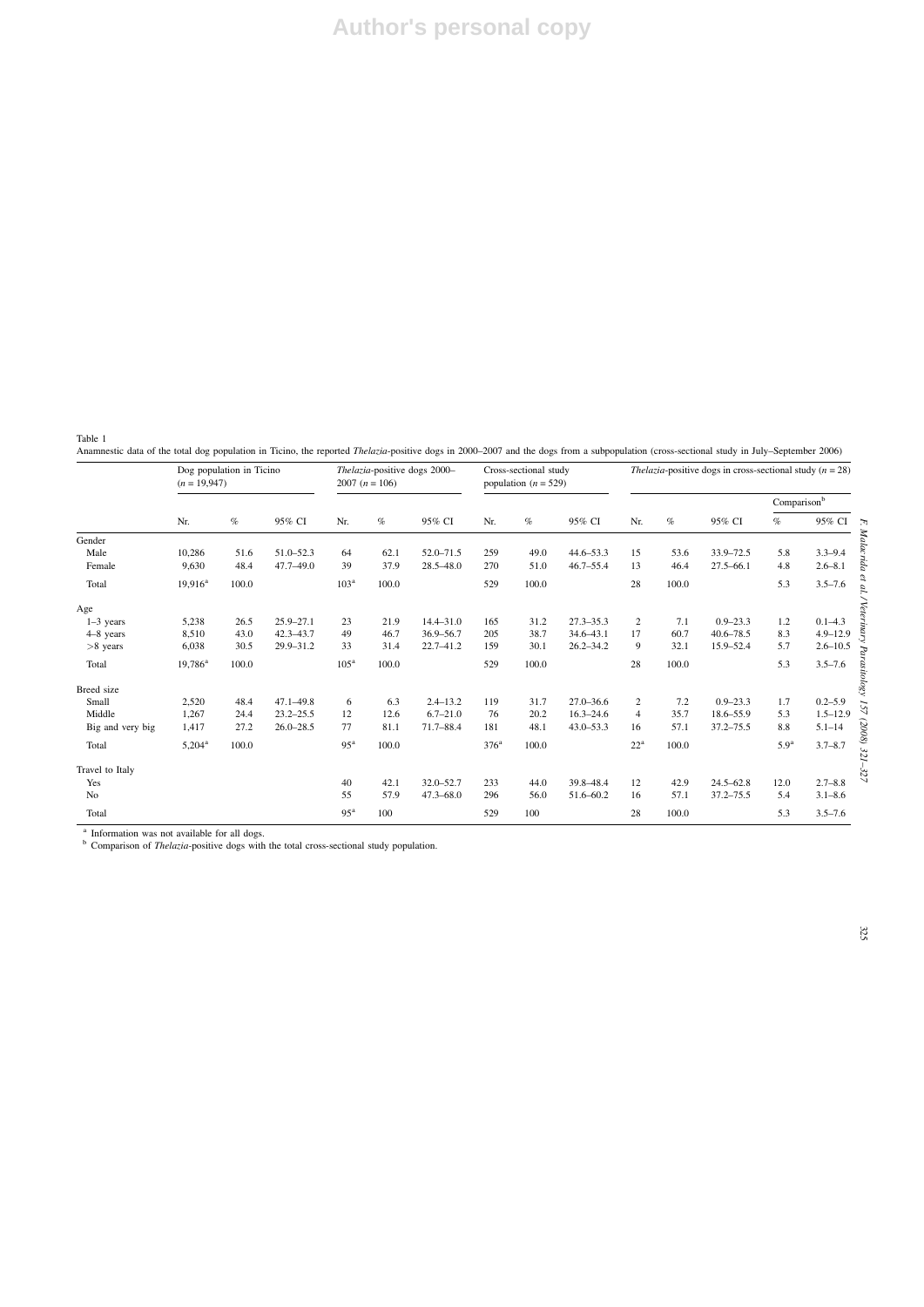#### 326 F. Malacrida et al. / Veterinary Parasitology 157 (2008) 321–327

#### Table 2

Odds-ratios (OR), 95% confidence intervals (CI) and p-values of stepwise backward logistic regressions for the *Thelazia*-infection in dogs

| Explanatory variables (test category/reference category) | <i>Thelazia</i> -infection in dogs $(n = 529)$ |               |
|----------------------------------------------------------|------------------------------------------------|---------------|
|                                                          | <b>OR</b>                                      | 95% CI for OR |
| Age class                                                |                                                |               |
| Young dogs vs. middle aged dogs                          | 0.13                                           | $0.03 - 0.58$ |
| Old dogs vs. middle aged dogs                            | 0.57                                           | $0.24 - 1.35$ |
| Breed size                                               |                                                |               |
| Small size vs. big size                                  | 0.10                                           | $0.01 - 0.78$ |
| Medium size vs. big size                                 | 0.33                                           | $0.07 - 1.52$ |
| Unknown size vs. big size                                | 0.87                                           | $0.38 - 2.00$ |
| Gender (female/male)                                     | n.e.                                           |               |
| Regional location (north/south/central Ticino)           | n.e.                                           |               |
| Sojourn in Italy (no/yes)                                | n.e.                                           |               |

n.e.: variable did not enter the final model. Age classes: 1–3 years = young, 4–8 years = middle, >8 years = old. Breed size: small (about 45 cm breast height, <15 kg body weight), medium (45–55 cm, 16–25 kg), big (56–70 cm, 26–45 kg) and very big (>70 cm, more than 45 kg).

Keratitis was diagnosed in only 4/118 dogs (3.4%) by veterinarians, but conjunctivitis in 96/118 dogs  $(81.4\%)$ , while 78/118 dogs  $(66.1\%)$  showed epiphora. Thelaziosis in cats was diagnosed in four males and one animal of unknown gender. From this latter cat, the data record was incomplete. None of the four other cats showed epiphora, but two showed conjunctivitis and the two other cats had keratitis, even though they were harbouring low worm numbers. Two males and three female worms were found in the infected cats (i.e., one per eye in three cats and two in a single eye of a cat). Cats were 6, 7, 8 and 11 years old and belonged to the European short-hair breed. They never have been abroad.

In foxes, the number of worms per eye varied from one to ten, with five foxes having T. callipaeda in both eyes. Two of the positive foxes were females, while the other five positive foxes were males.

From totally 112 *Thelazia-positive dogs, including* dogs from the cross-sectional study, it was known which eyes were infected. Thirty-four (30.4%, 95%  $CI = 22.0-39.8$ ) housed eye worms in their right eye only,  $42 (37.5\%, 95\% \text{ CI} = 28.5 - 47.1)$  in the left and 36  $(32.1\%, 95\% \text{ CI} = 23.6 - 41.6)$  in both eyes, showing that there are no significant differences. The number of worms per eye varied between 1 and 23. Of the 63 dogs for which complete data about nematode identification were available, 10  $(15.9\%, 95\% \text{ CI} = 7.9 - 23.7)$ harboured male nematodes and 26 (41.3%, 95%)  $CI = 29.0 - 54.4$ ) female *T. callipaeda*. Dogs harboured therefore significantly more female than male nematodes ( $p = 0.0028$ ). Only 27 dogs (42.8%, 95%)  $CI = 30.5 - 56.0$  had worms of both gender. This latter observation as well as the fact that several animals harboured only one worm per eye indicates that not all infected animals may contribute to parasite transmission and that infection pressure for vectors is low. Low worm numbers may cause mild clinical symptoms and pass unobserved by the owner and by veterinarians. Additionally, epiphora and conjunctivitis can have other aetiologies. Therefore, particularly at the beginning of the study, some of such cases may not have been attributed to thelaziosis. Underdiagnosis can therefore also be a cause of lower prevalences. However, this was not the case in our cross-sectional study.

Since data were collected for this study, the number of diagnosed cases is rapidly increasing, in particular in southern Ticino (Nägeli, unpublished). A wild animal cycle in foxes is probable because they are abundant in the region, have high migration activity, are often urban dwellers with close contact to domestic animals and also harbour high worm numbers.

#### Acknowledgements

The authors thank the veterinarians Athos Binda, Jürg Eitel, Alberto Stern, Davide Lafranchi, Daniele Varini, Andreas Dürr, Marco Manetti, Paola Juri, Wolfgang Rohr, Andrea Martina, Roberto Mossi, Michele Mazzi, Martina Casella and the veterinarians from the Centro Veterinario Keller & Pedretti for the precious collaboration finding cases.

This work represents the dissertation of Filippo Malacrida, veterinarian.

# References

Anderson, R.C., 2000. Nematode parasites of vertebrates: their development and transmission, second ed. CABI Publishing, Guilford, UK, pp. 404–407.